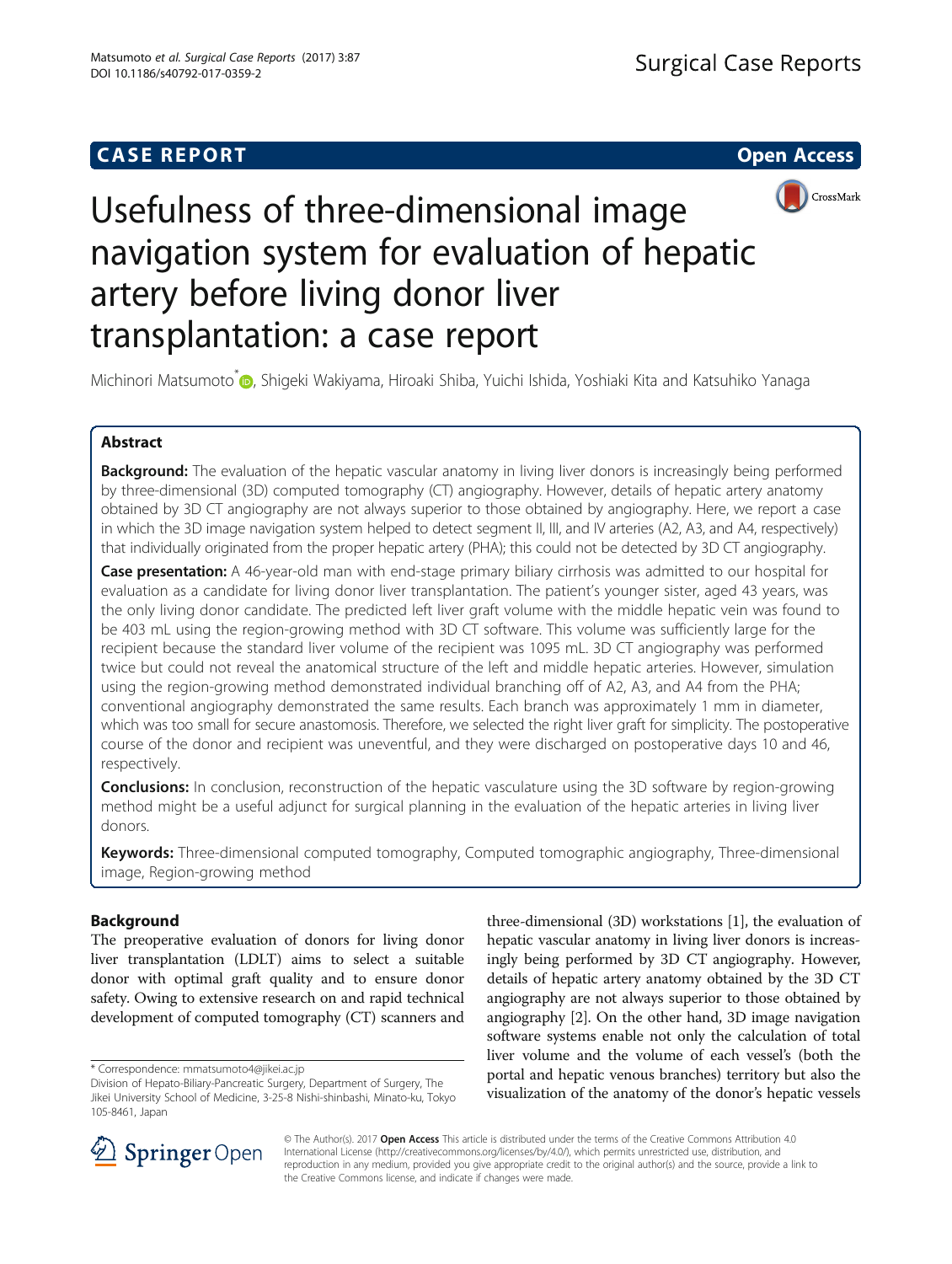<span id="page-1-0"></span>[[3\]](#page-3-0), which facilitates preoperative surgical planning. However, to our knowledge, the usefulness of these 3D image navigation software systems for evaluating the anatomy of the hepatic segmental arteries has not yet been reported.

Here, we describe a case in which the 3D image navigation system could detect the segment II, III, and IV arteries (A2, A3, and A4) that individually originated from the proper hepatic artery (PHA); this phenomenon could not be detected by 3D CT angiography.

### Case presentation

A 46-year-old Japanese man with end-stage primary biliary cirrhosis was admitted to our hospital for evaluation as a candidate for LDLT. On admission, the model for end-stage liver disease (MELD) score was 20, and the updated Mayo risk score was 11.3. The patient's younger sister, aged 43 years, was the only living donor candidate. Her height and body weight were 153 cm and 57 kg, respectively.

Multidetector row CT (Siemens Somatom Definition Flash, Siemens Healthcare Japan, Tokyo, Japan) was employed for preoperative dynamic CT. As a contrast material, iopamidol (Iopamiron 370, Bayer, Tokyo, Japan) with an iodine concentration of 370 mg I/mL was intravenously administered (600 mg I/kg, maximum dose of 150 mL) over 30 s. Images in the arterial phase were obtained by the bolus tracking technique, and the scanning began 15 s after the trigger threshold, which was set at 80 HU above the aortic baseline CT number, was reached.

Figure 1a shows a simulation of donor hepatectomy, which was performed using the region-growing method with the 3D CT software (organ volume analysis (OVA), Liver Segmentation Software, Hitachi Medico, Tokyo, Japan) [\[3](#page-3-0), [4](#page-3-0)]. The predicted left liver graft volume with the middle hepatic vein (MHV) was 403 mL, which was sufficiently large for the recipient because a ratio of the graft volume to the standard liver volume of the recipient (1095 mL) was ≥35%. 3D CT angiography was performed twice but could not reveal the anatomical structure of the left and middle hepatic arteries (LHA and MHA) in either case (Fig. 1b). The degree of contrast enhancement was quantified by measuring HU values by positioning the region of interest at the aorta, right hepatic artery (RHA), umbilical portion of the portal vein, and anatomical structures, such as the LHA or



predicted volume of the total liver was 1056 mL, consisting of the right liver (653 mL) and the left liver with the middle hepatic vein (403 mL). **b** The 3D CT angiography showing no anatomical structure of the LHA and MHA. The simulation using the 3D CT software by region-growing method showing the segment II, III, and IV arteries (A2, A3, and A4 with arrows, respectively) individually originating from the proper hepatic artery. Images of the artery in c the front view and d the left anterior oblique view. CHA common hepatic artery, GDA gastroduodenal artery, RHA right hepatic artery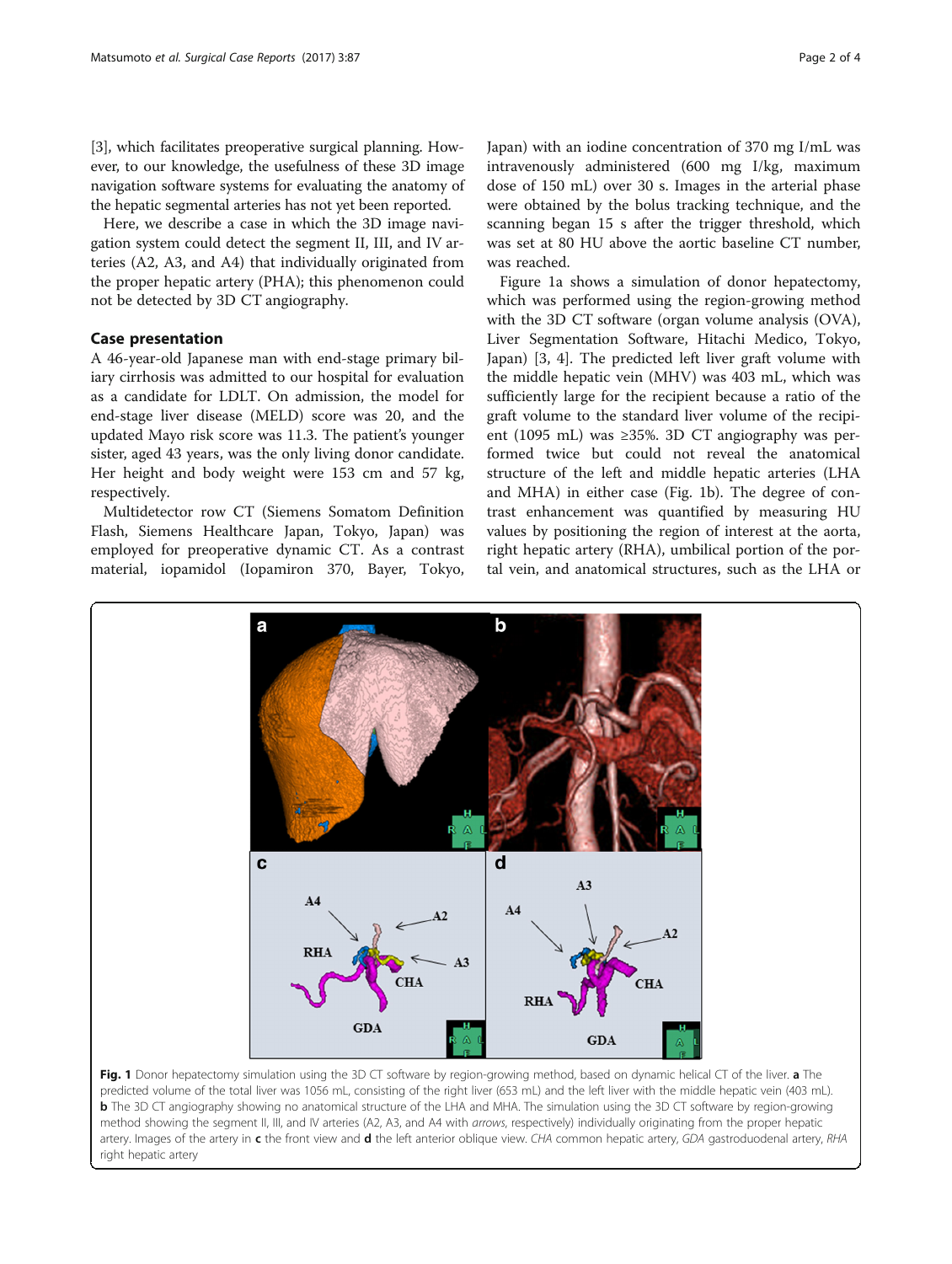MHA, which were 363.9 ± 21.1, 304.1 ± 20.4, 123.8 ± 24.0, and  $148.8 \pm 26.8$  HU, respectively. Because CT numbers of anatomical structures, such as the LHA or MHA, were much lower than those of the aorta or the RHA and were comparable to those of the surrounding umbilical portion of the portal vein, the LHA and MHA were deleted in the process of constructing the image of 3D CT angiography. An experienced radiologist and several surgeons suspected the LHA and MHA to have individually originated from the PHA. Subsequently, the hepatic arteries were also extracted using the regiongrowing method similar to the method used for extracting the liver parenchyma, portal vein, and hepatic vein: after setting a seeding point, the region was extended to neighboring voxels if the CT density of the voxel was within a specified range, which resulted in A2, A3, and A4 individually branching off from the PHA (Fig. [1c](#page-1-0), d). To achieve the aforementioned diagnostic goal, conventional angiography was performed, which demonstrated that A2, A3, and A4 individually originated from the PHA, as demonstrated by 3D CT software (Fig. 2). Each branch was approximately 1 mm in diameter, which was considered as too small for secure anastomosis. If we had selected the left liver as graft with the MHV, we would have had to anastomose up to three branches. Therefore, the donor's right liver was selected. The postoperative course of the donor and recipient was uneventful, and they were discharged on postoperative days 10 and 46, respectively.

#### Discussion

The incidence of three pedicles from the LHA was 3.4% in the left liver graft [[5\]](#page-3-0). Although successful segmental resection and anastomosis for the three pedicles from the LHA of living donors has been reported [[5\]](#page-3-0), we selected the right liver graft for simplicity.



Fig. 2 Angiography showing the segment II, III, and IV (A2, A3, and A4 with arrows, respectively) arteries individually originated from the proper hepatic artery like the simulation. In a the front view and b the left anterior oblique view. CHA common hepatic artery, GDA gastroduodenal artery, RHA right hepatic artery, Post. branch posterior branch of RHA, Ant. branch anterior branch of RHA

3D image of A2, A3, and A4 could not be reconstructed for the following reasons: (1) firstly, low enhancement of A2, A3, and A4: one of the most important parameters to minimize partial volume effects in improving spatial resolution in CT angiography is a contrast density of >250 HU, which enables a continuous visualization of the arteries as small as 0.5 mm in diameter [[6\]](#page-3-0). In the current case, the CT numbers of the aorta and RHA, which could be successfully reconstructed in the 3D image, were >250 HU, whereas those of the anatomical structures, such as the LHA or MHA, were considerably <250 HU. (2) Secondly, slow injection speed of the contrast material: in a comparison of an infusion rate of 2 mL/s with 4 mL/s, the visualization rates of the segmental hepatic arteries improved from 11–34% at 2 mL/s to 76–89% at 4 mL/s [[2](#page-3-0)]. In the current case, the infusion rate was 3.1 mL/s, and A2, A3, and A4 were not regarded as extrahepatic but as segmental arterial branches. These segmental branches were deleted in the process of constructing the 3D CT angiography image, even when the infusion rate was 4 mL/s, because of the poor continuous arterial enhancement similar to that in a previous study [[2\]](#page-3-0). Other less invasive modalities are warranted to comprehend the hepatic arterial anatomy.

The advantages of OVA using the region-growing method with 3D CT software are as follows: (1) 3D imaging of liver structures, (2) detailed volumetric analyses based on portal perfusion, and (3) quantitative estimates of the venous drainage area, enabling the investigation of unknown fields that cannot be examined using conventional two-dimensional modalities such as handtracing volumetry [[3, 4\]](#page-3-0). According to the manufacturer's information for OVA, the software is based on an algorithm that defines the perfusion area of each portal branch based on the direction and diameter of vessels [\[3](#page-3-0), [4\]](#page-3-0). In the present case, the region-growing method was applied to the 3D image reconstruction of the hepatic arteries. Compared with the extraction of the arteries using semi-automatic tracing of the arteries, that using the region-growing method produced a more objective 3D image because extracted arterial images were reconstructed based on the CT densities of the voxels within the specified range of the hepatic arteries and not of the surrounding portal vein. The reconstruction of 3D image of these small less-contrasted branches using the region-growing method was visually successful.

### Conclusions

In conclusion, the reconstruction of hepatic vasculature using the region-growing method with 3D CT software might be a useful adjunct for surgical planning in the evaluation of the hepatic arteries in live liver donors.